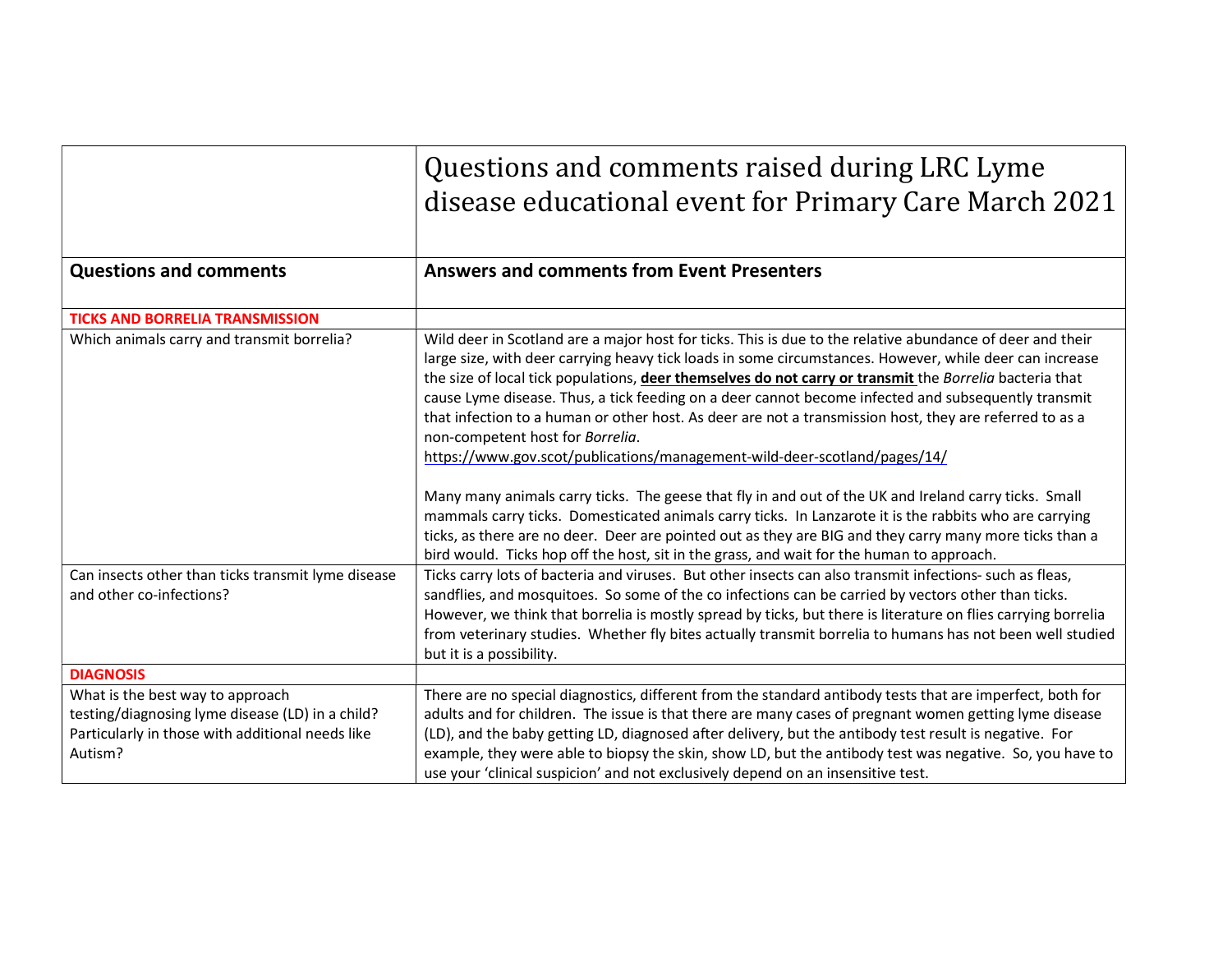|                                                                                                       | We need better diagnostics, a higher degree of suspicion. And sometimes only a trial of antibiotics and                                                                                                                                                                                                                                                                                                                                                                                                                                                                                                                                                                                                                                                                                                                                                                                                                       |
|-------------------------------------------------------------------------------------------------------|-------------------------------------------------------------------------------------------------------------------------------------------------------------------------------------------------------------------------------------------------------------------------------------------------------------------------------------------------------------------------------------------------------------------------------------------------------------------------------------------------------------------------------------------------------------------------------------------------------------------------------------------------------------------------------------------------------------------------------------------------------------------------------------------------------------------------------------------------------------------------------------------------------------------------------|
|                                                                                                       | assessment of response to therapy (or not) is the only way to evaluate.                                                                                                                                                                                                                                                                                                                                                                                                                                                                                                                                                                                                                                                                                                                                                                                                                                                       |
| (a)Please describe other manifestations of EM rash<br>as they are not always a typical bullseye       | https://www.nice.org.uk/guidance/ng95/resources/lyme-disease-rash-images-pdf-4792273597<br>EM rash can have an identical appearance to cellulitis or an allergic reaction. The history and examination<br>are key to diagnosis. Also, the EM rash may look like ringworm - but not respond to anti-fungal creams.<br>Sometimes a diagnosis of exclusion is required. The EM rash is the visible result of an immune reaction to<br>the spirochaete within the skin and there is therefore significant individual to individual variation. Some<br>people do not get an EM rash at all. It is not usually itchy (in the way that ringworm can be!) but some<br>people seem to complain of mild itch sensation.                                                                                                                                                                                                                 |
| (b) Can that EM be years later or just early<br>disseminated stages?                                  | The EM rash can emerge as just one, or show up as many on the body; it can come and go or it can<br>persist, sometimes over many months. It can be elliptical; it can be small or big. It can be hemorrhagic, it<br>can blister. It can be prominent or very faint. So this illustrates that it is not always the classic 'bullseye'.                                                                                                                                                                                                                                                                                                                                                                                                                                                                                                                                                                                         |
| Does EM give systemic symptoms?                                                                       | The EM rash can occur on its own without symptoms or in the context of more extensive dissemination.<br>Sometimes the fever is noted before the EM rash. The pathogenesis of lyme is as follows. The bacteria is<br>inoculated into the skin. After a period of replication, it spreads into the blood stream and disseminates<br>to all parts of the body. Dissemination generally takes days/weeks but can also occur more rapidly. So,<br>you can have a visible EM rash at the time you get dissemination, with fever, rash, Bell's palsy, joint pain,<br>neurological problems. Sometimes the EM rash disappears spontaneously, sometimes it returns. So<br>initially following the bite, there may be no systemic symptoms and you can certainly have a rash without<br>systemic symptoms before wider dissemination has occurred. However, you can have an EM rash<br>occurring at the same time as systemic symptoms. |
| Can I clarify - a negative lumbar puncture result<br>doesn't exclude neurological lyme disease?       | Lumbar puncture cannot be used to rule out Borreliosis.<br>The LP for syphilis in patients who have neurosyphilis has a positive VDRL test only in one third of cases.<br>So you have to use your clinical suspicion for all infectious diseases, syphilis and lyme. If you have lyme<br>neuroborreliosis you can have a clear CSF, some cells, some with elevated protein, but it does not<br>separate from syphilis, Covid, lyme, viral meningitis etc. Rememberclinical clinical clinical!                                                                                                                                                                                                                                                                                                                                                                                                                                 |
| Does Bell's palsy as a symptom, indicate a tick bite<br>behind the ear or on the neck eg in children? | People can get a Bells palsy despite never being bitten behind the ear. The bacteria spreads from the EM<br>rash site through the blood stream to the cranial nerve, not from local spread. Of course, if you get a bite<br>contiguous to the nerve (for example around the ear) it is another way borrelia can spread.                                                                                                                                                                                                                                                                                                                                                                                                                                                                                                                                                                                                       |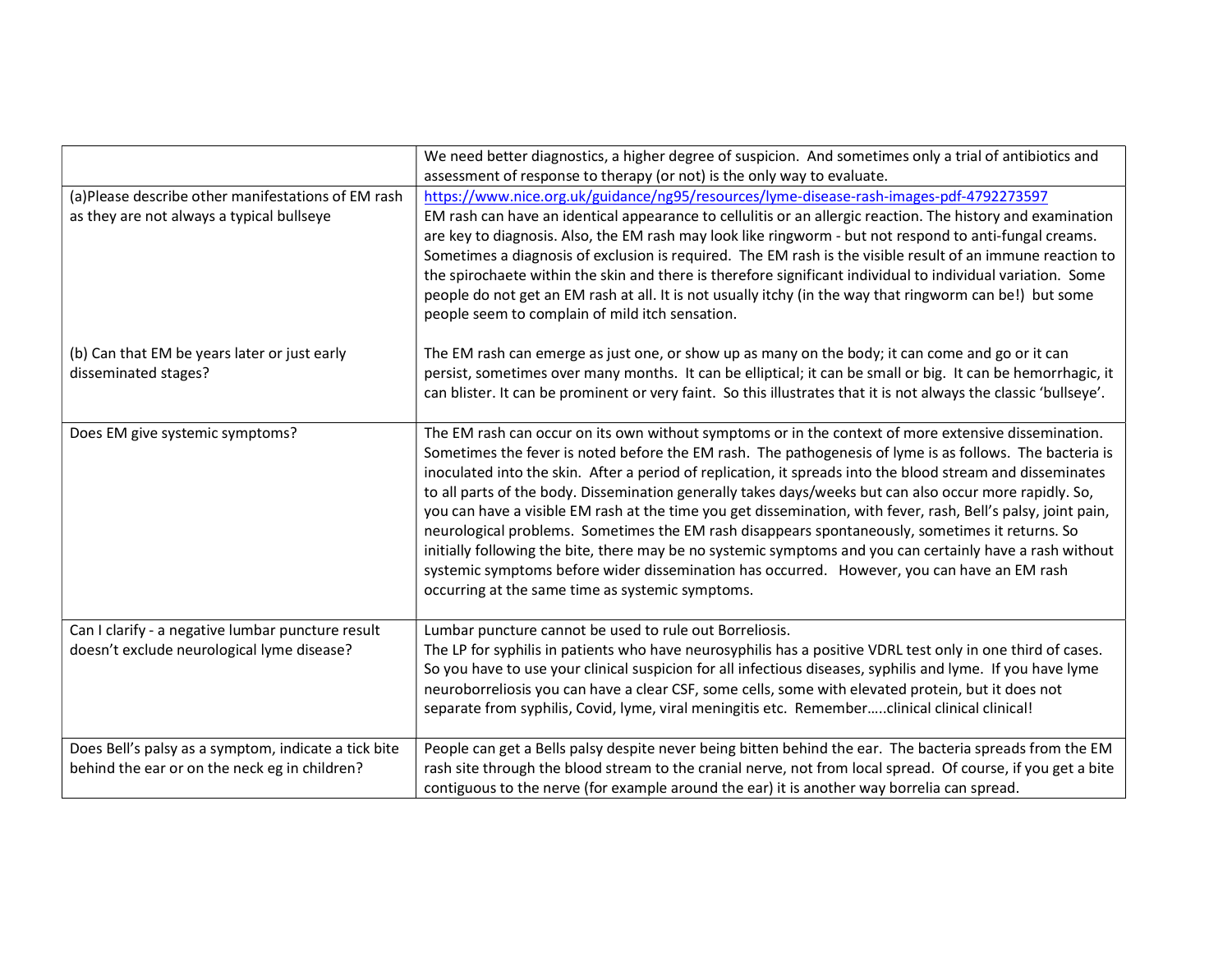| <b>TESTING</b>                                                                                                                                                                                    |                                                                                                                                                                                                                                                                                                                                                                                                                                                                                                                                                                                                                                                                                                                                                                                                                                                                                                                                                                                                                                                                                                                                                          |
|---------------------------------------------------------------------------------------------------------------------------------------------------------------------------------------------------|----------------------------------------------------------------------------------------------------------------------------------------------------------------------------------------------------------------------------------------------------------------------------------------------------------------------------------------------------------------------------------------------------------------------------------------------------------------------------------------------------------------------------------------------------------------------------------------------------------------------------------------------------------------------------------------------------------------------------------------------------------------------------------------------------------------------------------------------------------------------------------------------------------------------------------------------------------------------------------------------------------------------------------------------------------------------------------------------------------------------------------------------------------|
| (a) You did not cover tests from non UK sources.<br>Please comment on the fact that tests from Armin<br>etc are commonly dismissed by GPs.                                                        | There are private laboratories all over the world- such as Poland, Belgium, USA, Canada. And we use<br>them to outsource all sorts of infectious diseases (including COVID-19) in Ireland. To simply say 'we don't<br>recognise the private tests for lyme and NICE does not accept the German tests' is ignoring the science.<br>Private laboratory tests can be helpful, but need to be a part of the analysis, with the history, symptoms<br>and exam the critical part of the equation.                                                                                                                                                                                                                                                                                                                                                                                                                                                                                                                                                                                                                                                              |
| (b) I am a GP in Scotland and I have come across a<br>few patients who bring German lab results and<br>often find it difficult to know how best to approach<br>this - is there advice about this? | The German blood tests were reviewed by NICE 2018 and advice given to only make a diagnosis with<br>serology using the reference labs (RIPL and Raigmore). We consider it inappropriate to mention 'German<br>tests' and indeed such comments are a bit prejudicial. A lot of people are using the TickPlex Plus, a test<br>developed in Finland by a biotech company there and licensed internationally. The German labs are<br>accredited by DACCS, similar to the UK ISO accreditation. All German labs are accredited, just like<br>Raigmore in Scotland is accredited. So, to say the German labs are 'not accredited' and we don't accept<br>the German tests based on NICE 2018 is a mantra without science behind it. The German laboratories,<br>accredited to a standard the same or better than the UK, order a licensed kit from Finland - the TickPlex<br>Plus. When these private test results are presented to many doctors in the UK and Ireland, patients are<br>told, 'we don't accept the German tests as they are not accredited and not licensed'. Our view is that<br>private tests can be helpful in the right clinical scenario. |
| Does NVRL in Dublin test for lyme disease ?                                                                                                                                                       | Most laboratories in Ireland do the lyme test. The NVRL does the lyme test, including ELISA and C6<br>peptide, and then send off to the Porton Down Lab in the UK if they need further testing done.                                                                                                                                                                                                                                                                                                                                                                                                                                                                                                                                                                                                                                                                                                                                                                                                                                                                                                                                                     |
| Is there any point doing serology too soon (before<br>3 weeks) due to antibodies not yet being present?                                                                                           | We do not know the natural history of antibody response to borrelia. So it's not as easy as saying don't<br>do it. Medical text books say it takes 4 to 8 weeks to develop an antibody response following infection. If<br>you have a lyme rash, you should treat. We have seen people with classic lyme symptoms whose test was<br>negative at 3 months, and then went positive at 6 months. We have seen people positive at 4 weeks<br>following tick exposure.                                                                                                                                                                                                                                                                                                                                                                                                                                                                                                                                                                                                                                                                                        |
|                                                                                                                                                                                                   | In our experience it can take 2 weeks for a Lyme Blot result due to the fact that they run tests in batches,<br>which may cause delay for an individual patient. The Aucott study<br>https://bmjopen.bmj.com/content/8/6/e021367 showed increased rate of persistent symptoms if<br>treatment delayed.                                                                                                                                                                                                                                                                                                                                                                                                                                                                                                                                                                                                                                                                                                                                                                                                                                                   |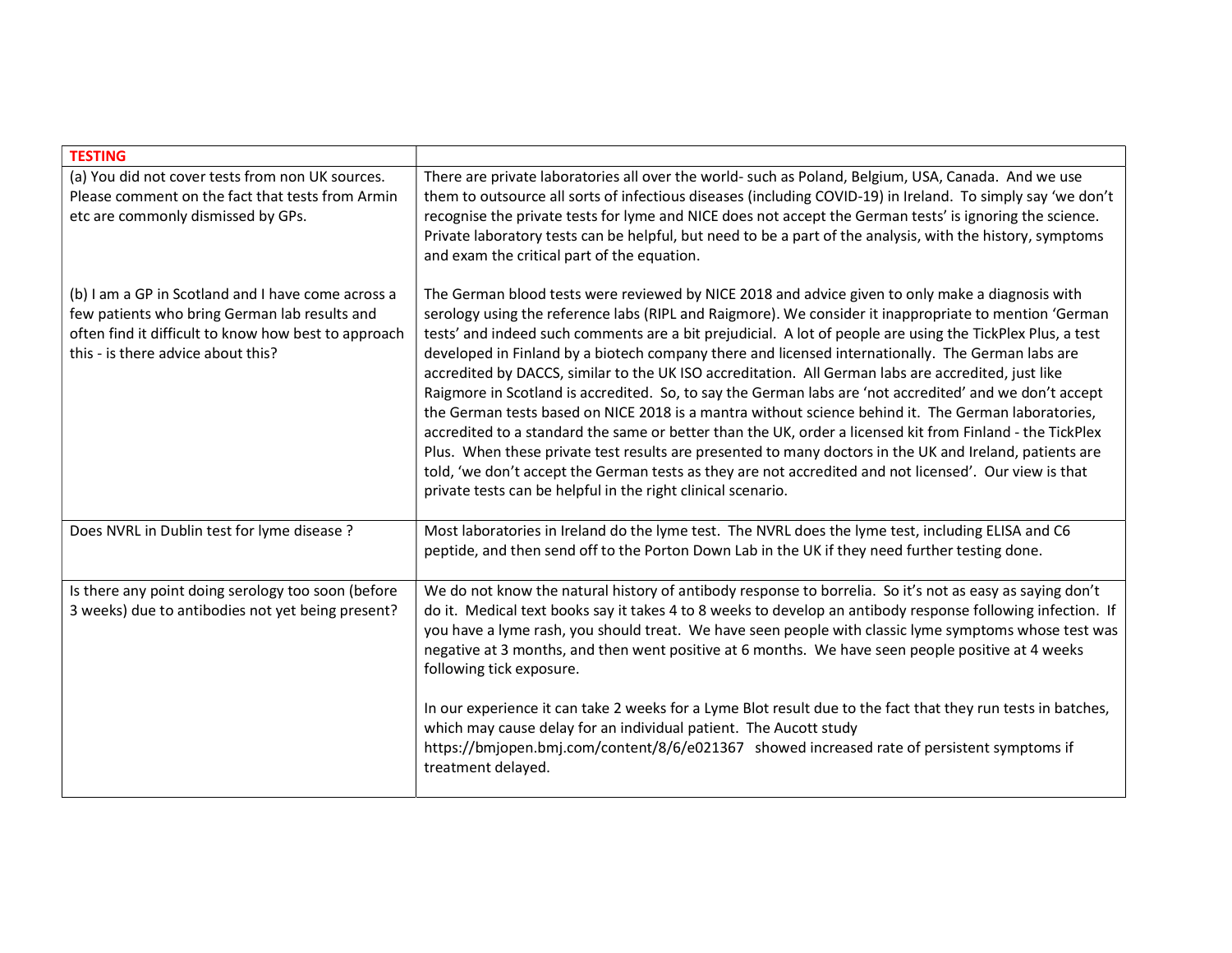| (a) Are we doing patients in particular and the<br>wider cause of Lyme recognition, in general, a<br>disservice by treating EM rashes without doing<br>blood tests?                                                                         | Studies by Aucott in the USA have shown that it can take many months before a person will test positive.<br>Hence one cannot depend on a negative test, as it can be a false negative. Again, if you have a lyme rash,<br>you should treat. The NICE guideline specifically says initiate treatment without waiting for results if<br>there is clinical suspicion of Lyme disease.                                                                                                                                                                                                                                                                                      |  |
|---------------------------------------------------------------------------------------------------------------------------------------------------------------------------------------------------------------------------------------------|-------------------------------------------------------------------------------------------------------------------------------------------------------------------------------------------------------------------------------------------------------------------------------------------------------------------------------------------------------------------------------------------------------------------------------------------------------------------------------------------------------------------------------------------------------------------------------------------------------------------------------------------------------------------------|--|
| (b) Wouldn't it be difficult to remember so many co<br>infections to select individual tests for each?                                                                                                                                      | RIPL request form advises to contact RIPL directly to discuss testing for co-infections - foreign travel may<br>be relevant.<br>https://assets.publishing.service.gov.uk/government/uploads/system/uploads/attachment_data/file/720<br>437/P2 RIPL Lyme request form.pdf<br>You do not need foreign travel to get a co-infection. The ticks in Ireland are carrying borrelia, anaplasma,<br>babesia.                                                                                                                                                                                                                                                                    |  |
| (c) Would it not be easier for labs to automatically<br>look for Lyme disease AND co-infections when<br>blood is sent away after a tick bite?                                                                                               | Testing for some co-infections is not always available. As before, RIPL request form advises to contact<br>RIPL directly to discuss testing for co-infections.<br>https://assets.publishing.service.gov.uk/government/uploads/system/uploads/attachment_data/file/720<br>437/P2 RIPL Lyme request form.pdf<br>Raigmore also has guidance online on what tests are carried out, and a SLDTRL test request form.<br>https://www.nhshighland.scot.nhs.uk/Services/Documents/MicroRefLabs/SLDTRL%20request%20form.p<br>df                                                                                                                                                   |  |
| A delegate commented that " tests should not<br>exclude a diagnosis of Lyme Disease" was true for<br>Erythema Migrans but was not true for early<br>disseminated or late Lyme disease. Does the NICE<br>Guideline and other guidance agree? | Part 1.2.12 of the NICE GUIDELINE says to use a combination of clinical presentation and laboratory<br>testing to guide diagnosis and treatment in people without Erythema Migrans. In essence, do not rule out<br>diagnosis if tests are negative but there is high clinical suspicion of Lyme disease.<br>Since publication of the NICE guidelines, the CDC has also published a disclaimer and reinforced the<br>message that the sensitivity of the two tier test is insufficiently sensitive to be relied upon for exclusion of<br>Lyme disease at any stage.<br>https://globallymealliance.org/news/cdc-agrees-to-add-disclaimer-to-lyme-disease-case-definition/ |  |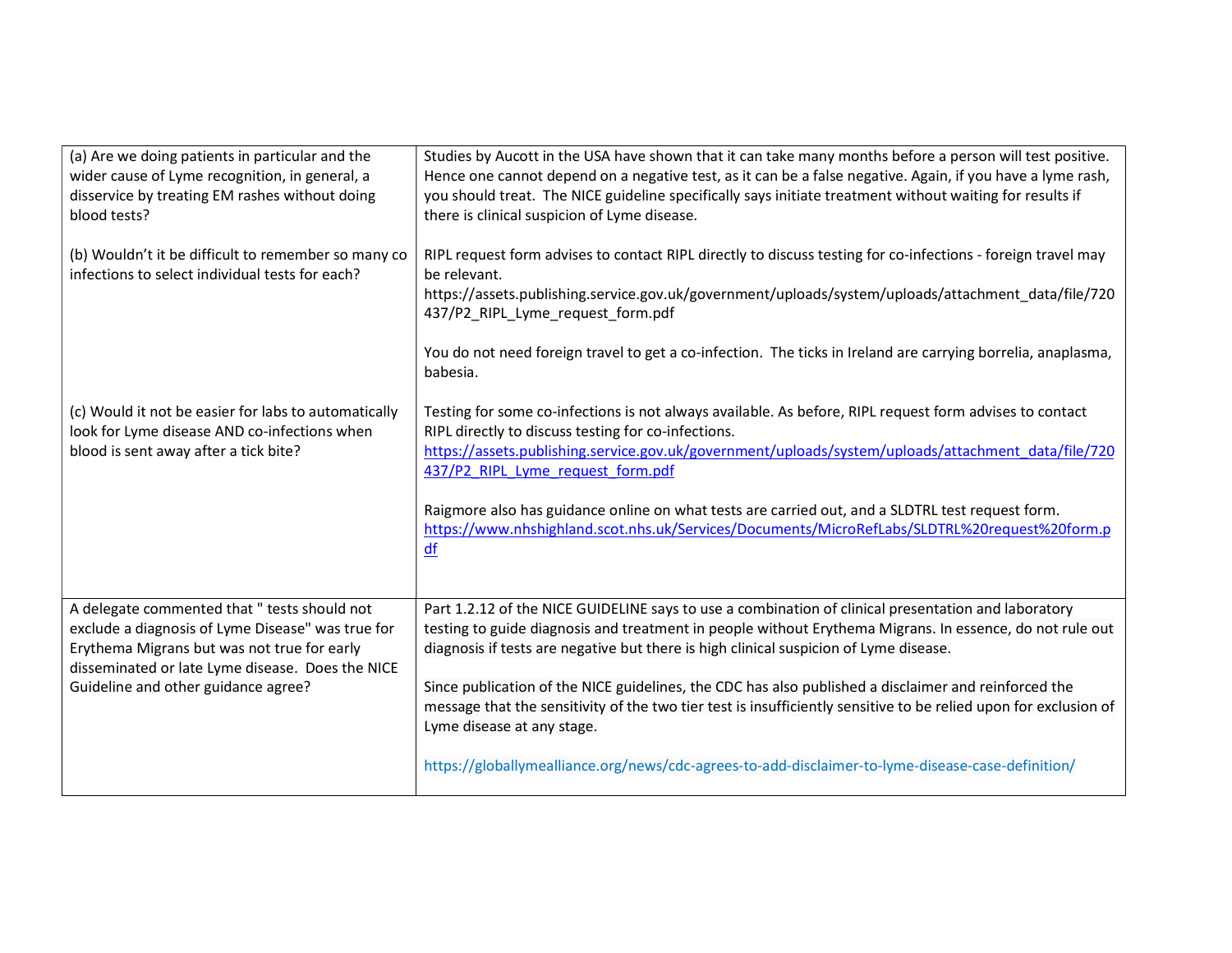|                                                                                                                                                                                                                                                                                                       | Our clinical and personal experience is that some patients do have persistently negative serology over<br>many weeks, in spite of the presence of a definite EM rash (and/or a significant illness directly following a<br>known tick bite that is clinically, highly consistent with Lyme disease).                                                                                                                                                                          |
|-------------------------------------------------------------------------------------------------------------------------------------------------------------------------------------------------------------------------------------------------------------------------------------------------------|-------------------------------------------------------------------------------------------------------------------------------------------------------------------------------------------------------------------------------------------------------------------------------------------------------------------------------------------------------------------------------------------------------------------------------------------------------------------------------|
| In cases of strong positive Babesia and mycoplasma<br>pneumonia and weak positive borrelia, where the<br>main symptoms are heart palpitation, air hunger,<br>fatigue and panic and anxiety, should we start by<br>treating Babesia and mycoplasma, or should we<br>add in treatment for lyme as well? | The challenge with all of the testing is that a positive test means either active disease or past infection.<br>You have to make that determination. And also, symptoms overlap, so all of these infections can cause<br>'CNS' symptoms. You cannot say which one is causing the symptoms., and you can't treat everyone for<br>every positive antibody test they have in their body. We need better diagnostics! And a better<br>understanding of these conditions.          |
| <b>TREATMENT</b>                                                                                                                                                                                                                                                                                      |                                                                                                                                                                                                                                                                                                                                                                                                                                                                               |
| In the early phase of Lyme disease, where<br>doxycycline or amoxicillin can't be used, is<br>Azithromycin or Cefuroxime a better option? (CDC<br>and IDSA recommends Cefuroxime and NICE<br>recommends Azithromycin)                                                                                  | No studies have been done comparing one to the other. In early infection, all of these agents have<br>activity. The issue is with longer standing infection, some antibiotics penetrate better into the cells and<br>deep tissues than others ie azithromycin has better deep tissue penetration.                                                                                                                                                                             |
| A delegate commented that amoxicillin may not<br>work for an EM rash in children. What antibiotics<br>can you give then?                                                                                                                                                                              | All antibiotics work for lyme, independent of age, which includes amoxicillin, doxycycline, azithromycin,<br>cefuroxime. The issue is what is safe to give to children. Doxycycline should not be given to young<br>children; but the other agents are fine.                                                                                                                                                                                                                  |
| In terms of Chlamydia Pneumonia if a lot of<br>research suggests 30 doxycycline and rifampicin is<br>effective. If doxycycline can't be tolerated is<br>Cefuroxime a good alternative?                                                                                                                | You have to match the right bacteria to the right antibiotic. Cefuroxime works for LD, but is not active<br>against Chlamydia. Azithromycin is a better choice. Chlamydia pneumonia and trachomatis (the STI one)<br>have the same antibiotic sensitivities.                                                                                                                                                                                                                  |
| What was the triple therapy regime mentioned?                                                                                                                                                                                                                                                         | https://clinicaltrials.gov/ct2/show/NCT03891667                                                                                                                                                                                                                                                                                                                                                                                                                               |
|                                                                                                                                                                                                                                                                                                       | https://bmcresnotes.biomedcentral.com/articles/10.1186/s13104-020-05298-6<br>There is an ongoing trial looking at disulfiram for Lyme disease and there is some early suggestion, with<br>further studies needed, on the potential beneficial use of dapsone in combination with antibiotic<br>treatment (as well as other potential treatment combinations). In the absence of further RCT evidence,<br>this is not available within mainstream clinical practice currently. |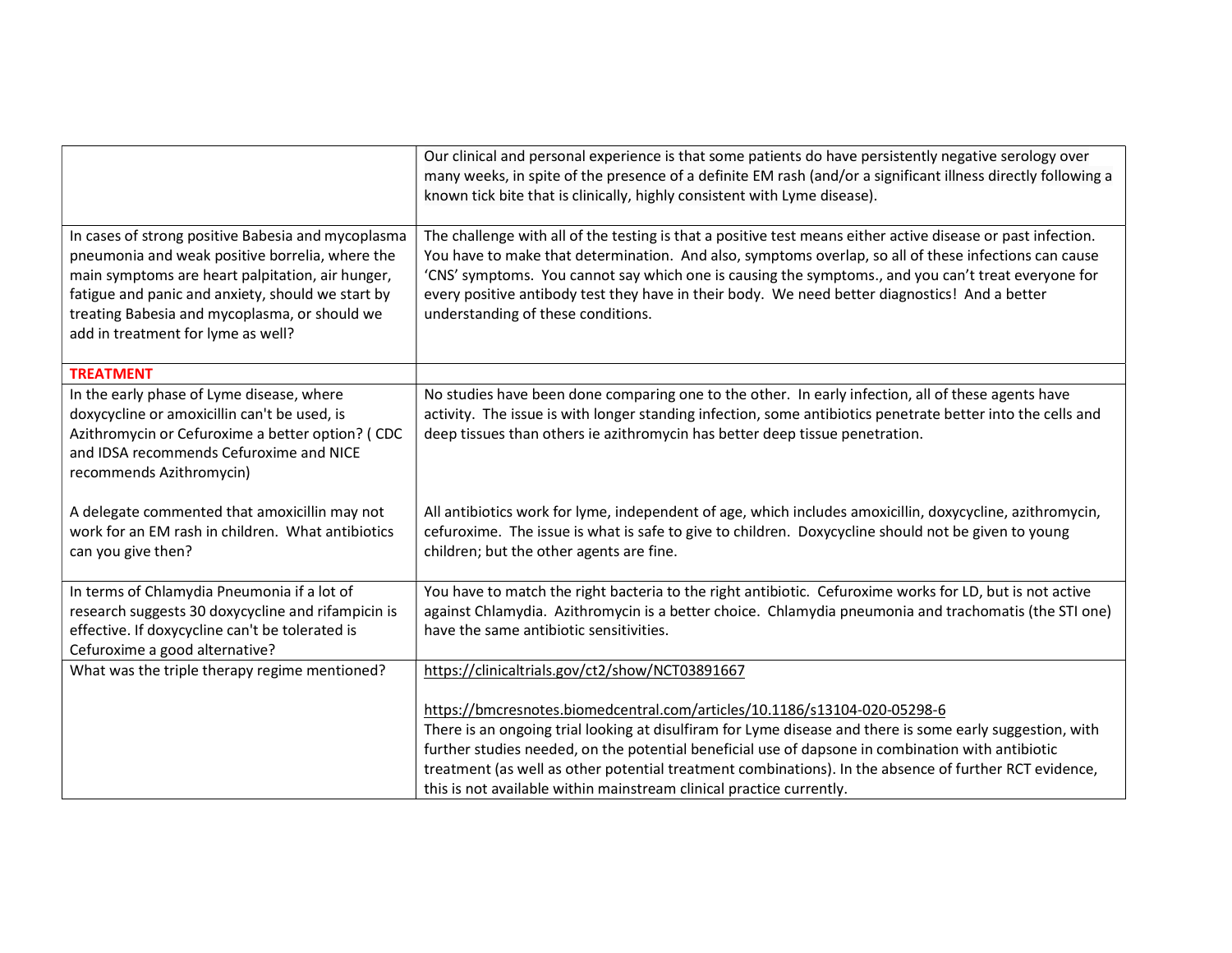| With chronic neurological manifestations, can triple<br>antibiotic therapy help or do they need IV<br>ceftriaxone?                                                                                                                                                                                                                   | The only indications for IV antibiotics in lyme neuroborreliosis is in the early stage. With IV antibiotics,<br>you achieve higher blood levels, with better penetration to the brain. But for most situations, oral<br>antibiotics in high enough doses will give you good levels. We do not advise GPs to be treating chronic<br>longer standing infection with combination antibiotics unless being supported by a specialist to do so. |
|--------------------------------------------------------------------------------------------------------------------------------------------------------------------------------------------------------------------------------------------------------------------------------------------------------------------------------------|--------------------------------------------------------------------------------------------------------------------------------------------------------------------------------------------------------------------------------------------------------------------------------------------------------------------------------------------------------------------------------------------------------------------------------------------|
| It was suggested that Bell's Palsy in children and<br>adults suggests Lyme disease until proved<br>otherwise; and should be treated with steroids and<br>antibiotics according to NICE 2018 to avoid damage<br>to the facial nerve. Is there evidence to support<br>this combination of steroids and antibiotics in Lyme<br>disease? | There are no studies in Lyme disease to use steroids in combination with antibiotics for a Bell's palsy<br>caused by borrelia. The only study of combined anti-infectives with steroids is that of Bell's palsy caused<br>by VZV the zoster virus. So treat Lyme, including Lyme associated Bell's palsy with antibiotics!                                                                                                                 |
| What is the best way to manage a Herxheimer<br>reaction?                                                                                                                                                                                                                                                                             | This is a very rare reaction. Less than one in ten people are likely to experience it. If the patient<br>experiences problems, stop the treatment; give it a couple of days to settle. And then re-introduce the<br>medications.                                                                                                                                                                                                           |
| Is antibiotic resistance a concern with long-term<br>treatment?                                                                                                                                                                                                                                                                      | These are slow growing bacteria and resistance is not thought to be an issue, but you cannot grow these<br>bacteria and do sensitivity tests as you can for a urine sample growing EColi for example                                                                                                                                                                                                                                       |
| <b>COMPLEMENTARY THERAPIES</b>                                                                                                                                                                                                                                                                                                       |                                                                                                                                                                                                                                                                                                                                                                                                                                            |
| (a) What are the herbal medications that have been                                                                                                                                                                                                                                                                                   | There are a number of herbal protocols. Check out the Cowden protocol, Buhner protocol. Napiers the                                                                                                                                                                                                                                                                                                                                        |
| mentioned a couple of times now as treatment?                                                                                                                                                                                                                                                                                        | Herbalists in Scotland have a Lyme protocol. Just Herbs has a product called "sublime" which is a<br>combination of supplements. These protocols help support patients, but we still think antibiotics are the<br>best way to kill off bacteria. Some of these other supplements can be supportive.                                                                                                                                        |
| (b) What role can physios, nutritionists, herbalists                                                                                                                                                                                                                                                                                 |                                                                                                                                                                                                                                                                                                                                                                                                                                            |
| play in the care of patients with persistent<br>symptoms?                                                                                                                                                                                                                                                                            | "Chronic Lyme disease" is a highly complex multisystem illness best dealt with by a multidisciplinary<br>team. Supporting the function of the immune system (and minimising dysfunction) with excellent<br>nutrition, sleep, appropriate physical activity and attention to stress management is fundamental to<br>achieving this.                                                                                                         |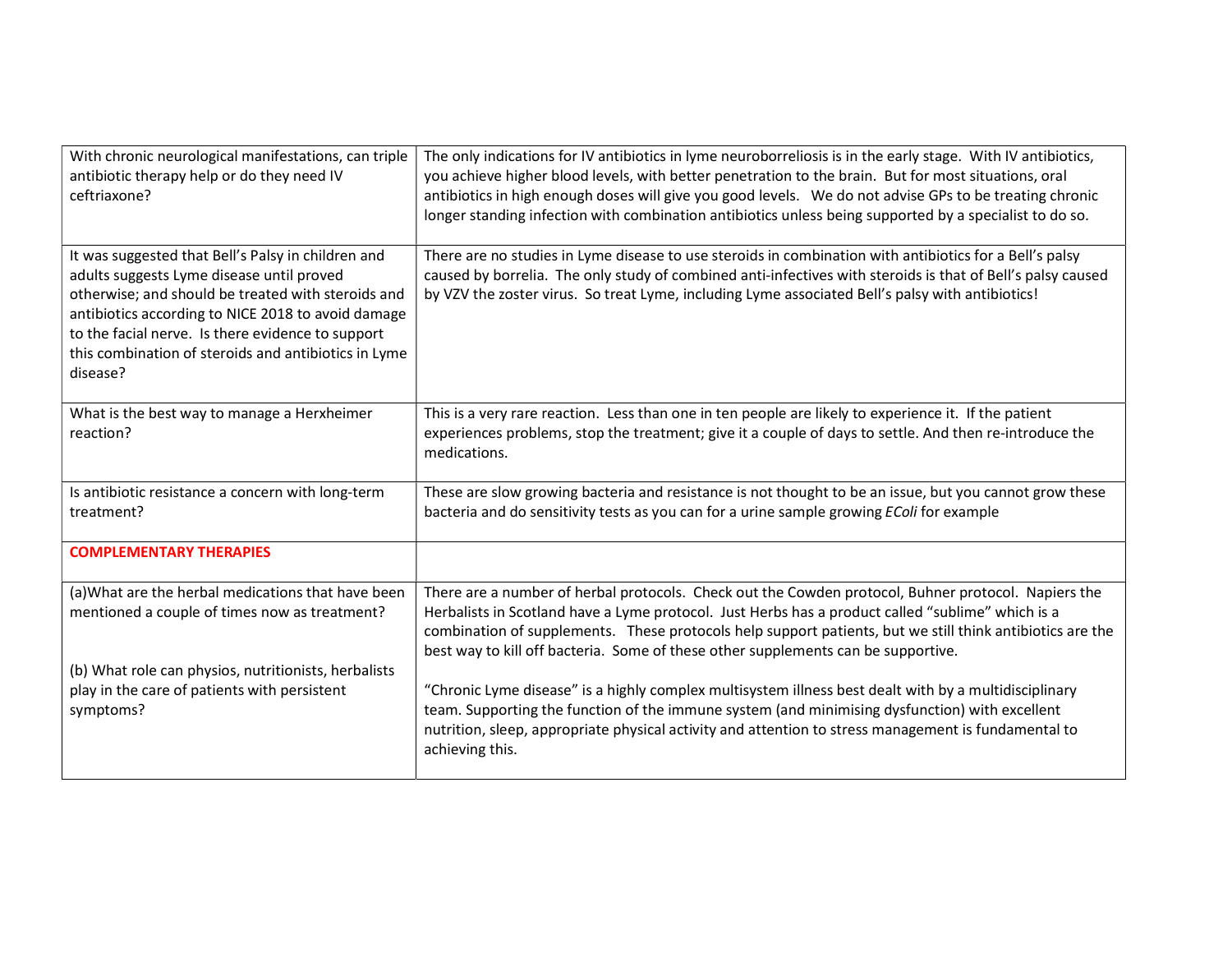| (c) Does physio help in any way with chronic<br>symptoms? Or is it just the antibiotics?                                            | Many patients report significant benefit from herbal protocols and additional nutritional supplements.<br>These should be accessed through a suitably qualified professional as tailoring of treatment and<br>monitoring may be necessary.                                                                                                                                                                                                                                                                                                                                                                      |
|-------------------------------------------------------------------------------------------------------------------------------------|-----------------------------------------------------------------------------------------------------------------------------------------------------------------------------------------------------------------------------------------------------------------------------------------------------------------------------------------------------------------------------------------------------------------------------------------------------------------------------------------------------------------------------------------------------------------------------------------------------------------|
|                                                                                                                                     | Most people feel that if you have 'chronic' and longer-term symptoms, that there is benefit from multi-<br>modality support including physiotherapy in some cases.                                                                                                                                                                                                                                                                                                                                                                                                                                              |
| <b>PETS AND LYME DISEASE</b>                                                                                                        |                                                                                                                                                                                                                                                                                                                                                                                                                                                                                                                                                                                                                 |
| (a) Would dogs be an accidental host and would<br>they develop Lyme too?                                                            | Dogs can develop Lyme disease too - https://www.pdsa.org.uk/taking-care-of-your-pet/pet-health-<br>hub/conditions/lyme-disease-in-dogs<br>Many different animals develop lyme disease including dogs and horses.<br>Pets often bring ticks home, so you should make sure you get treatment for your animals and check your<br>animals to remove ticks when you bring them home.                                                                                                                                                                                                                                 |
|                                                                                                                                     | There are some studies that show increased risk of tick exposure amongst pet owners e.g.<br>https://pubmed.ncbi.nlm.nih.gov/28631423/                                                                                                                                                                                                                                                                                                                                                                                                                                                                           |
| (b) should pets receive tick treatments all year<br>round? (especially where numerous ticks are<br>repeatedly removed from the dog) | We would suggest that a pet related question is best answered by a qualified vet (with knowledge of the<br>local area and the pet concerned. Vets whom we have discussed this with, suggest a combination of an<br>oral treatment (monthly) and a tick repellent collar (eg Seresto) used alongside; they say it is helpful and<br>significantly reduces the number of ticks needing removal.<br>There will always be a risk of ticks dropping off the dog/cat and attaching to a human instead so regular<br>tick checks are still vital.                                                                      |
| <b>MISCELLANEOUS</b>                                                                                                                |                                                                                                                                                                                                                                                                                                                                                                                                                                                                                                                                                                                                                 |
| Is blood transfusion a route of transmission of<br>Lyme disease and co-infections?                                                  | Most infections can spread by blood transfusion, as the blood bank does not screen for this. As you will<br>likely know, there are cases of malaria, lyme, babesia, and others spread from blood transfusion.                                                                                                                                                                                                                                                                                                                                                                                                   |
| Is there any chance of developing a vaccine?                                                                                        | The information that there were unsuccessful attempts to make a lyme vaccine is wrong. It's best to<br>check with a vaccinologist to get accurate information on this subject. There were two vaccines licensed<br>in the 1990s. One was the Connaught vaccine and Prof Lambert was on the data and safety monitoring<br>board, along with Dr Wormser and many other USA Lyme doctors. It was approved and used for a short<br>period of time.<br>They were taken off the market due to lack of use.<br>There are now two new lyme vaccines in development but no timeline for their approval or for marketing. |